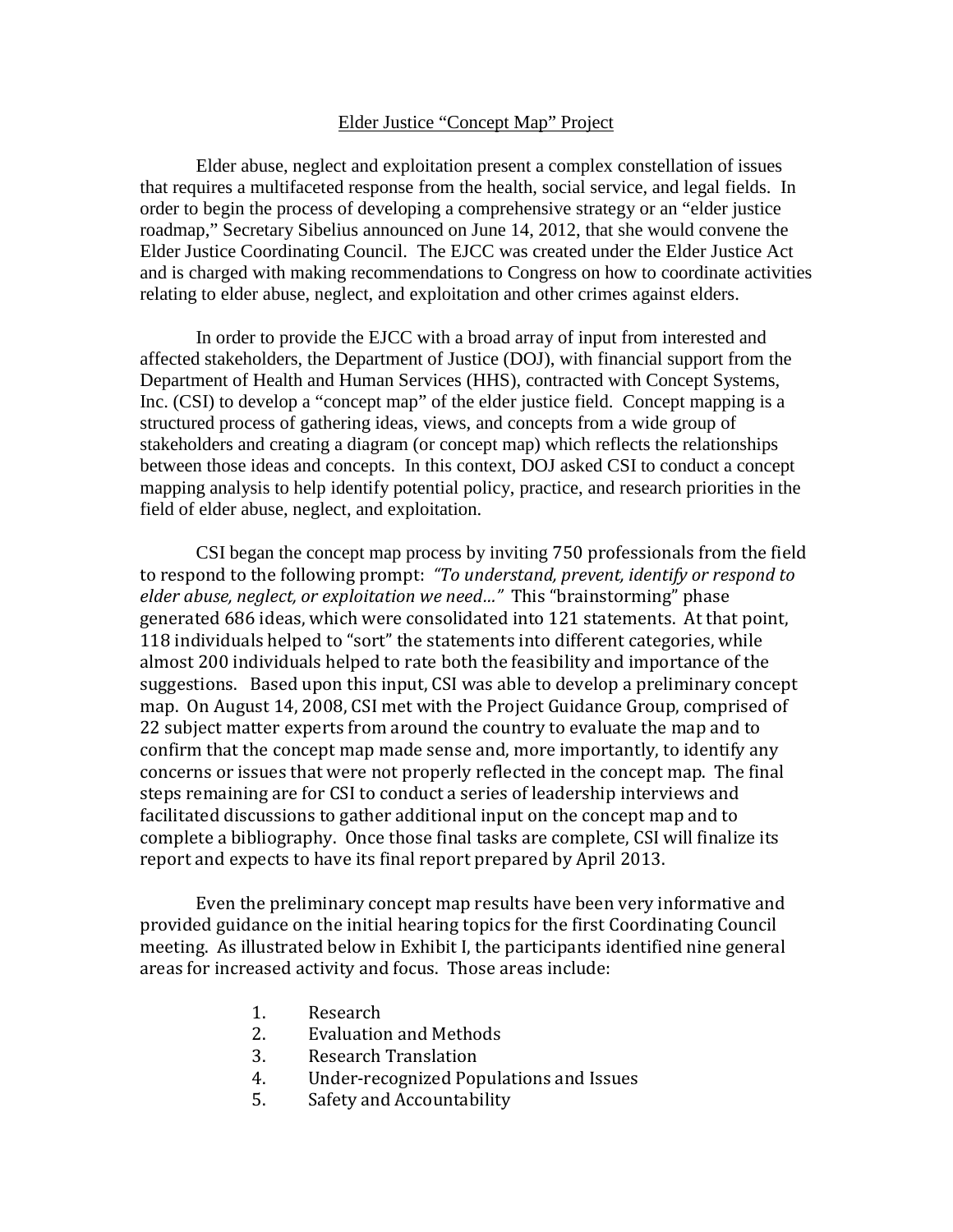- 6. Awareness and Capacity Building<br>7. Prevention and Response
- 7. Prevention and Response<br>8. Leadership and Engageme
- 8. Leadership and Engagement<br>9. Policy and System Infrastruct
- 9. Policy and System Infrastructure

## EXHIBIT 1: ELDER JUSTICE CONCEPT MAP

## The Emergent Structure: A "Regions" Perspective



In conclusion, the concept map project has been a valuable exercise in gathering information for the EJCC's consideration, as well as in promoting increased coordination and cooperation among HHS, DOJ and the other federal agencies working on elder justice issues. The final concept map report is expected in the Spring 2013.